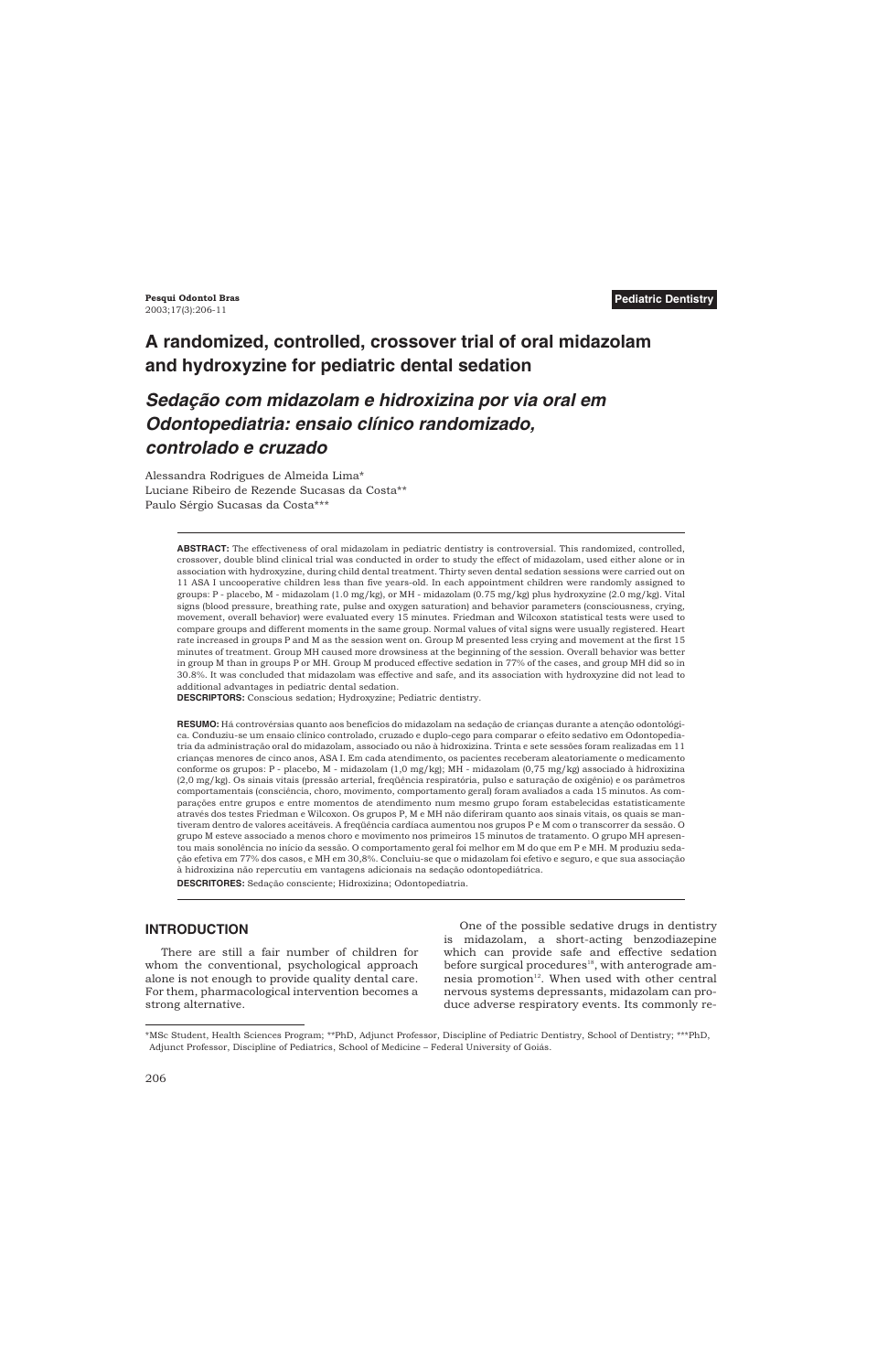ported effective oral doses range from 0.25-1.0 mg/kg in children (maximum 20 mg). It is quickly absorbed after administration via the oral route, can take effect within 15 minutes, reaching a peak in 30 minutes $^{\text{\tiny 3}}$ , and lasts from 20 to 90 minutes7 . A number of studies have employed enteral midazolam for pediatric dental sedation $6,14,15,17,24,26$ , and even as premedication before nitrous oxide/oxygen analgesia<sup>5,20,23</sup>, most of them being retrospective studies.

However, the usefulness of midazolam alone is limited to short-duration procedures, and controlled data are needed to identify safe oral conscious regimens which permit longer duration procedures<sup>19</sup>.

Wilson<sup>25</sup> suggested various sedation protocols for dental treatment, including the association of hydroxyzine (1-2 mg/kg) with midazolam  $(0.3-0.75 \text{ mg/kg})$ . Hydroxyzine is a long-acting  $(6.66 \text{ m})$ to 24 hours) anti-histaminic, H1 antagonist, which acts as a central nervous system depressant, showing itself to be a weak anxiolytic drug<sup>10,11,16,21</sup>.

To date, only a few trials have reported the effects of midazolam combined with hydroxyzine in dental practice<sup>23</sup>. The objective of this paper is to compare the efficacy and safety of midazolam, either alone, or in association with hydroxyzine, in dental treatments. The hypothesis to be tested is whether the addition of hydroxyzine would improve the patient's behavior without affecting vital signs, thus enabling longer periods of moderate or conscious sedation.

## **MATERIAL AND METHODS**

The protocol was approved by the Federal University of Goiás (UFG) Ethical Committee; written informed consent was obtained from the parents of each child, and all the procedures followed were in accordance with Resolution 196/96 of Health State Department, Brazil.

Patients treated at the dental clinic of the School of Dentistry/UFG from January 2001 until December 2002 were selected, providing they were up to 60 months old, ASA (American Society of Anesthesiologists) I class, were uncooperative after four sessions of behavior management, and needed at least three routine restorative visits. Exclusion criteria were tonsil hypertrophy, history of allergies, drooling or nocturnal snoring.

Children fasted for a minimum of six hours for solids and two hours for clear liquids. After the physical examination, the pediatrician administered the medication orally, in a random manner,

according to the groups: P (placebo), M (midazolam 1.0 mg/kg) or MH (midazolam 0.75 mg/kg and hydroxyzine 2.0 mg/kg). The drugs (magistral formulation, Pharmacia Artesanal, Goiânia, Brazil) were prepared by a pharmacist and were given in a suspension of 1 ml/kg. In order to prevent sedative identification, medicine bottles received codes known only to the pediatrician. Emergency drugs and equipment were available at all times.

The child and his/her parents rested in a calm place for 30 minutes, after which the dental treatment began. Local anesthesia was obtained when indicated, using 2% xylocaine with 1:100,000 epinephrine. When rubber dam use was not possible due to insufficient dental structure, a mouth prop was inserted together with cotton rolls and a suction device. Parents were allowed to stay with their child during the dental appointment, if they wanted. Physical restraint was applied in cases where movement interfered with the completion of treatment. Following the appointment, written post-care instructions were reviewed with parents and the child was discharged when the appropriate discharge criteria were met.

The course of sedation was observed and noted by an examiner who was blind to the sedative, during the medical examination (baseline), and every 15 minutes. The patients' vital signs which were evaluated were breathing rate (counting the thorax-abdominal movements per minute); heart rate and oxygen saturation (as shown on the display of an Ohmeda 3800 pulse oximeter (Datex - Ohmeda, Helsink, Finland), whose sensor was placed on the patient's big toe); and blood pressure (checked with an adult-size cuff on the child's thigh).

Behavior evaluation was based on a scale proposed by Houpt et al.<sup>13</sup>, which establishes the following scores: sleep - 1 (awake), 2 (drowsy), 3 (asleep); movement - 1 (violent), 2 (continuous), 3 (controllable), 4 (no movement); crying - 1 (hysterical), 2 (continuous), 3 (intermittent), 4 (no crying); overall behavior - 1 (aborted), 2 (poor), 3 (regular), 4 (good), 5 (very good) and 6 (excellent). Sedation was considered successful when overall behavior scores of 5 or 6 were achieved with no adverse reactions in vital signs during the entire procedure. A score of 4 (good) was not included because it represents "some difficulty, but all treatment performed"<sup>13</sup>.

Data were compared using a Friedman non-parametric statistical test with Winstat software (R. Fitch Software, USA), with a significance index of 0.05. Equivalency was verified between groups P, M and MH with regards to the parame-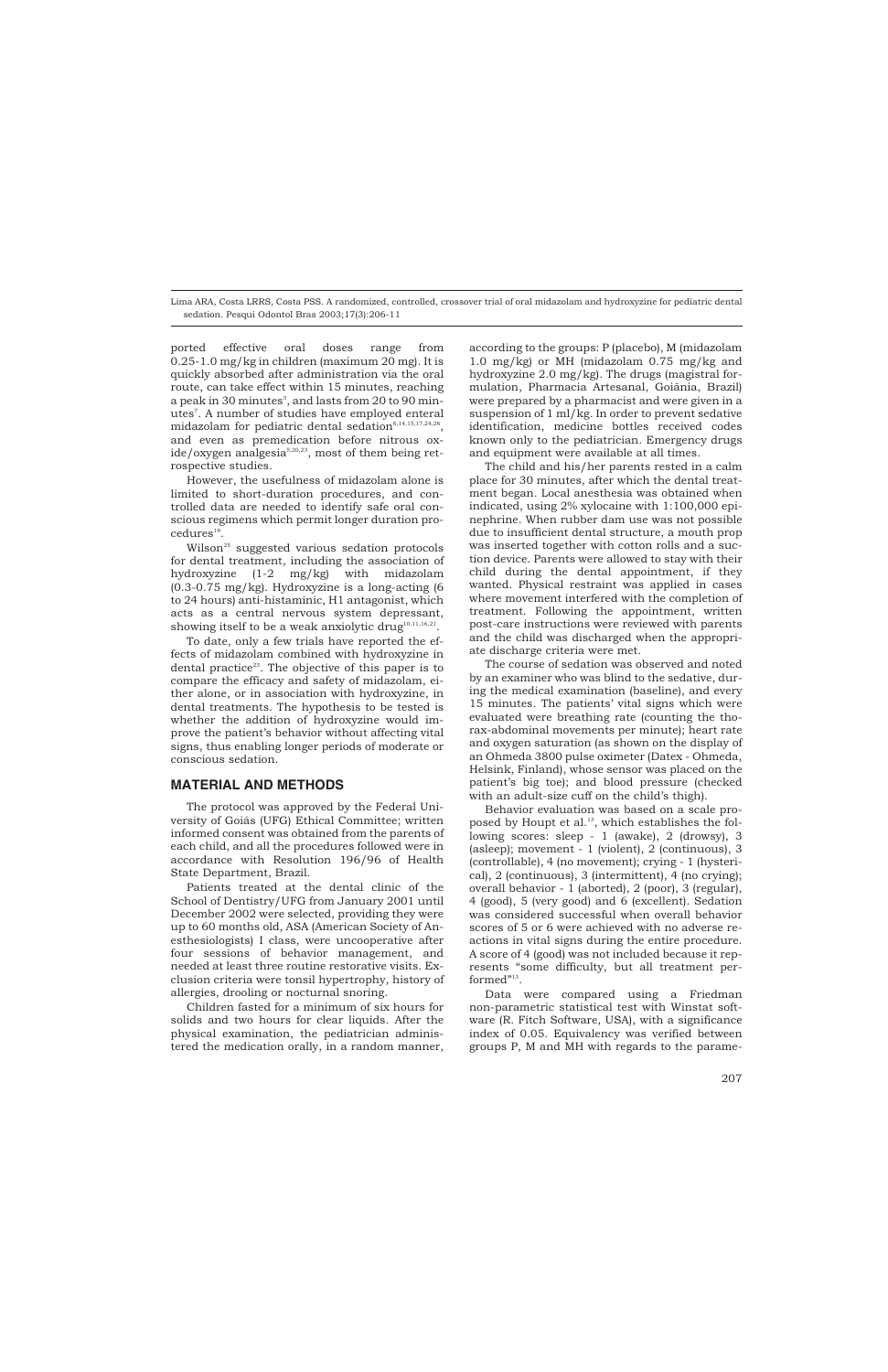ters which were observed and, within each group, the figures obtained at each evaluation (15 minutes) and at baseline. When statistically significant differences were detected, a Wilcoxon rank sum test was used in order to select specific differences among groups.

#### **RESULTS**

Thirty seven dental sessions were conducted on 11 patients, three males and eight females. Their mean age was 40 months (range 20 to 59 months). One child needed five sessions to complete the dental treatment plan; four children required four visits, while two came for two visits. Dental sessions lasted from 27 to 95 minutes; the means for each treatment were 51.6 (P), 55.2 (M) and 47.3  $(MH)$  minutes ( $p = 0.839$ ).

Statistically significant differences in the effect of medications on breathing rate, heart rate, blood

pressure and oxygen saturation showed by P, M and MH comparisons were not found. The average values for these parameters are presented in Graph 1.

Nevertheless, when we considered each group individually, there were significantly different changes in the heart rate of groups P and M  $(p = 0.000)$ . A crescent heart rate was observed during the dental treatment, but in M the evaluation at the beginning of the session was similar to that of baseline. Occasionally all groups had values as high as 160 to 198 beats per minute.

Oxygen saturation values were above 90% in all cases, and there were no differences between groups P, M and MH, or between treatment periods and baseline values in each group.

When the three groups where compared concerning behavior parameters, whose mean values are showed in Graph 2, group MH presented more



**GRAPH 1 -** Vital signs means observed in placebo (P), midazolam (M) and midazolam associated to hidroxyzyne (MH) groups, according to baseline (B), at the beginning of dental treatment (T1), after 15 minutes (T2), after 30 minutes (T3) and after 45 minutes (T4). **A** - systolic blood pressure, **B** - diastolic blood pressure, **C** - breathing rate, **D** - heart rate.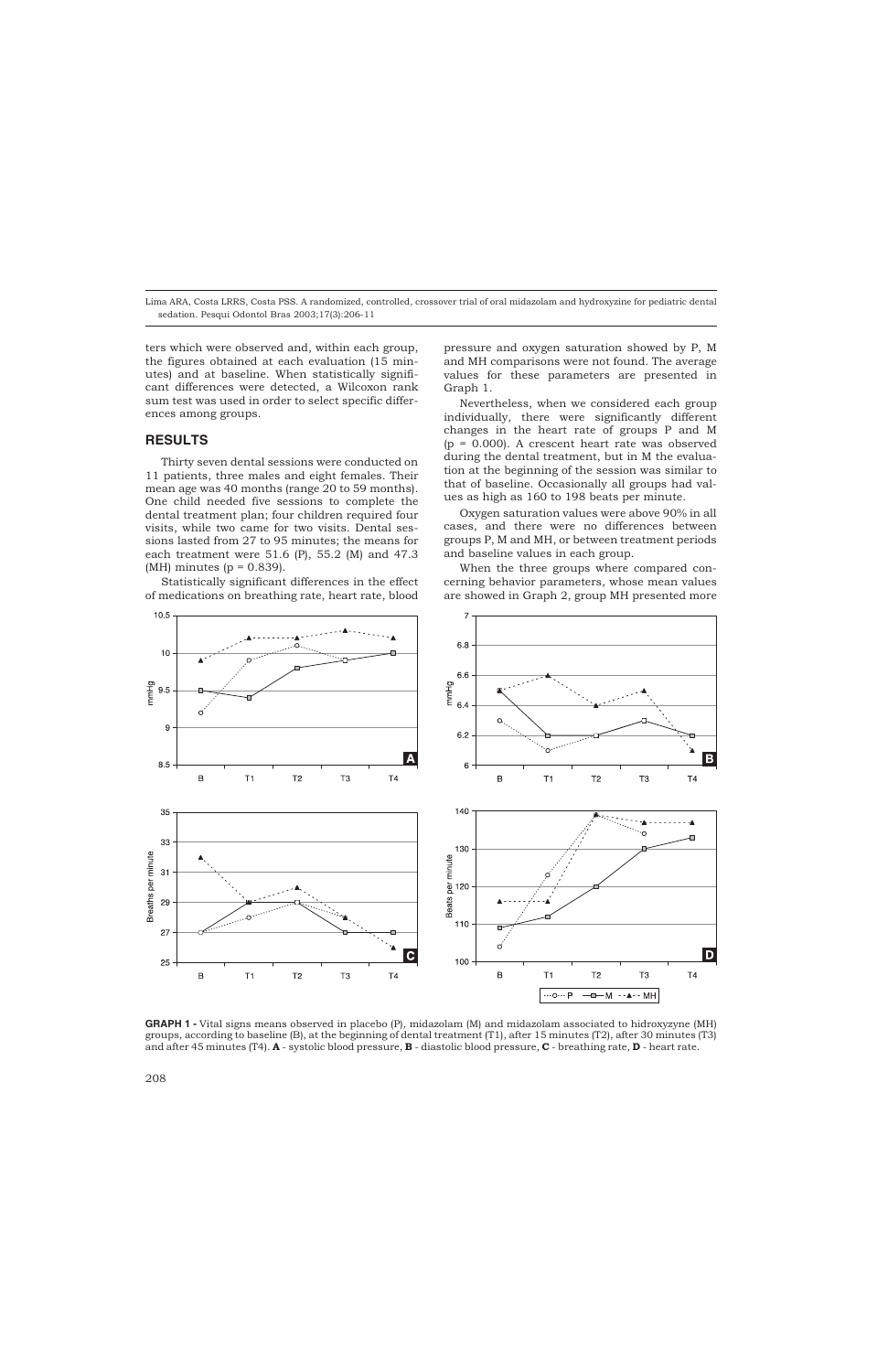

**GRAPH 2 -** Behavior scores means observed in placebo (P), midazolam (M) and midazolam associated to hidroxyzyne (MH) groups, according to baseline (B), at the beginning of dental treatment (T1), after 15 minutes (T2), after 30 minutes (T3) and after 45 minutes (T4). **A** - consciousness, **B** - crying, **C** - movement, **D** - overall behavior, according to Houpt et al.13 (for additional scores details, go to Material and Methods).

children asleep (A) at the beginning of the dental session than did group  $P(p = 0.018)$ , although this difference was not true for group M related to group  $P$  ( $p = 0.059$ ). Crying registered at 15 minutes of treatment was better in group M than in group MH ( $p = 0.028$ ) and group P ( $p = 0.025$ ), as higher scores were related to less crying. Movement at 15 minute intervals had lower scores in group P than in group M  $(p = 0.018)$ .

Comparisons of group behavior showed statistically significant differences only in groups M and MH, regarding consciousness. In group M, consciousness decreased in the first 30 minutes of treatment ( $p = 0.014$ ), and in group MH more drowsy patterns were observed in the first 45 minute periods (p = 0.018), when compared to baseline data.

Overall behavior analysis showed that group M was significantly better than group  $P$  ( $p = 0.011$ ) and group MH  $(p = 0.022)$  (Graph 2). Since no serious adverse events were observed in the groups, the success rate for each group based solely on overall behavior scores 5 and 6 was 7.7% (P), 77.0% (M) and 30.8% (MH).

#### **DISCUSSION**

The results of this double-blind, randomized, crossover study indicated that midazolam sedations represent a safe pharmacological technique for behavior control in pediatric dentistry, although its effectiveness remains questionable.

Some methodological explanations are necessary. While a small number of patients participated in this study, the crossover design ensured that patients could be compared to each other. However, this sample is compatible with Brazilian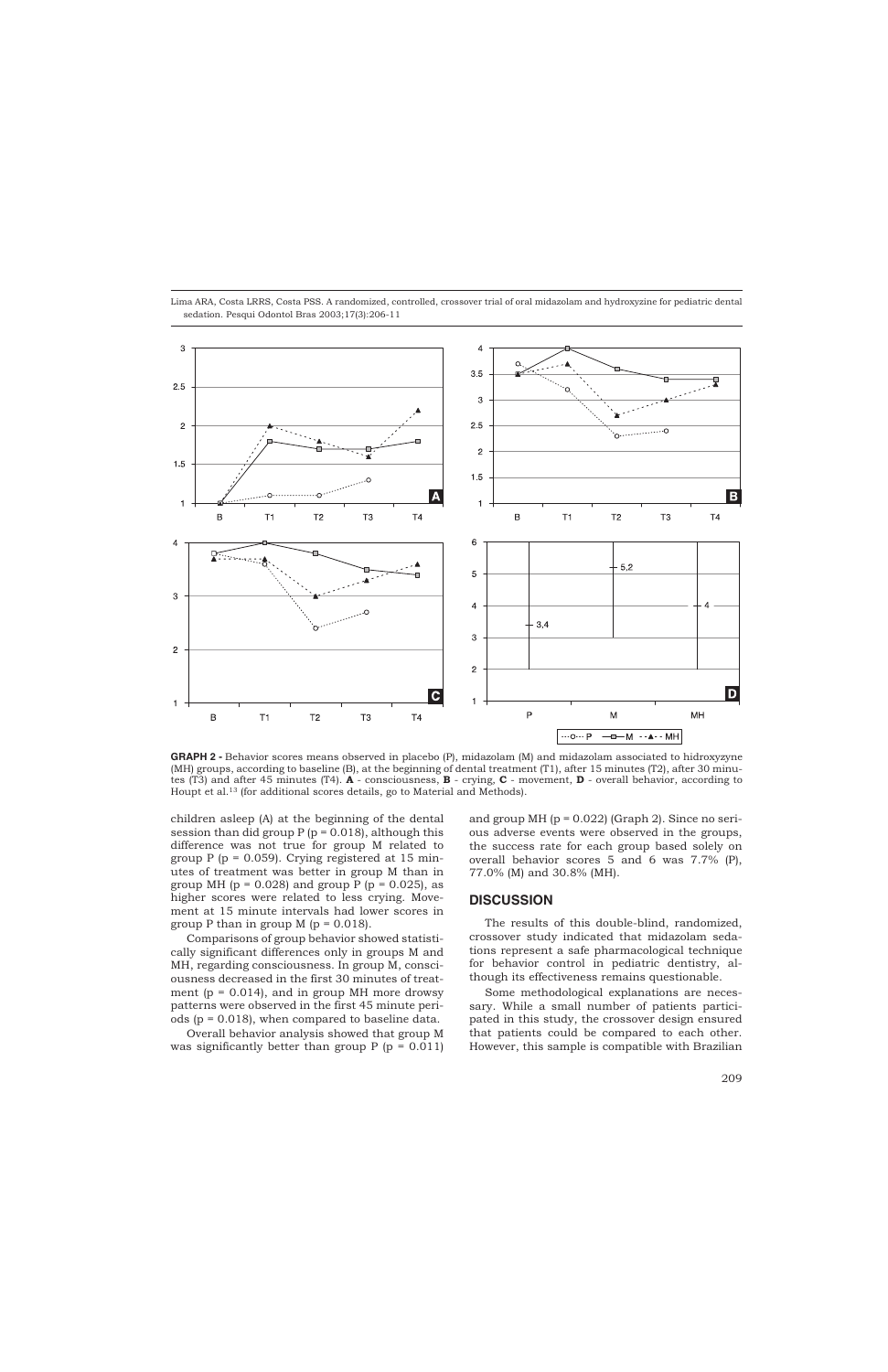statistics<sup>4</sup>, where approximately 3.6% of a 3,500 children population needed sedation.

A negative placebo control group was used due to the fact that, in Brazil, dentists control their patients' behavior by non-pharmacological techniques only. Indeed, children's parents were informed that the use of a placebo would occur.

There is some controversy about the interval required for the dental procedure after oral administration of midazolam, which can vary from 10, 15, 20 or 30 minutes $^{\circ}$ . In our study we chose 30 minutes because of the use of hydroxyzine. If we had considered midazolam alone this interval could be reduced, but this would not allow a double-blind study.

Our results showed that dental appointments were longer than those related to other midazolam studies<sup>5,19,26</sup>. Even in placebo sessions almost one hour of treatment was observed. This could be explained by the fact that we rarely abandoned some treatment, in many cases using physical restraint in order do finish the procedure.

Our findings in vital signs confirmed the safety of midazolam. Breathing rate didn't generally surpass normal values for the age bracket under study, that is, less than 40 breaths per minute, for one to five year old children $\cdot$ . In all groups, heart rate sometimes exceeded the normal 130 beats per minute (bpm)  $\text{limit}^2$ . However, it is known that these levels can go up to 170 bpm during crying, and that only persistent tachycardia would require an investigation<sup>2</sup>. Indeed, we should recognize that the high heart rates are compatible with anxiety states.

By observing behavioral score figures, it can be noted that consciousness, movement and crying tended to worsen over the course of dental appointments. In addition, only sleeping was really affected by M and MH. This means that the drugs weren't effective in eliminating extremely bad behavior, that is, all hysterical crying and violent movement.

In view of these behavioral parameters, it was possible to verify that this research was limited, in that the 15-minute time interval between evaluations did not allow the investigators to have a more comprehensive view of the entire session. In fact, the data could even mask the real situation, and present either a more favorable or unfavorable result, depending on the moment the evaluations were carried out<sup>22</sup>. On the other hand, in order to evaluate the behavior of these children during dental treatment under sedation, Fraone et al.<sup>8</sup> decided to film the patients to overcome this bias.

In terms of overall behavior, there were statistically significant differences in the scores between groups M versus P, and M versus MH, and they don't agree with those in Wilson's findings<sup>25</sup>, who found that the association of hydroxyzine with midazolam was useful. However, the table proposed<sup>13</sup> does not envisage dental treatment carried out under physical restraint, and in our study this method had to be used in a few instances.

Based on our results, if we consider that hydroxyzine did not potentiate the effect of midazolam, the fact that group MH had a lower dose of midazolam probably led to worse results than those observed in group  $M^{19}$ . Thus, bearing in mind that polypharmacy must be avoided due to known adverse reactions, the association hydroxyzine-midazolam brings no benefits to dental sedation, although a study affirms that there is no significant adverse interaction between midazolam and hydroxyzine<sup>19</sup>.

There was an improvement in behavior, however, when this benzodiazepine was used. Success rates for midazolam pedodontic sedation were similar to those found in another study<sup>20</sup>.

The data in this paper are not meant to encourage dental surgeons to perform routine dental procedures under sedation, in the dental office. Much to the contrary, the aim of this paper is to stimulate more research with a larger patient sample so that other drugs can be studied in order to establish the feasibility of pharmacological sedation in pediatric dentistry.

### **CONCLUSIONS**

The differences found in overall behavior scores between the midazolam (1.0 mg/kg) group and the others (P and MH) were statistically significant and clinically relevant. Midazolam showed the best effectiveness rate (77%). Upon evaluation of the safety aspect of midazolam and hydroxyzine, both protocols were found to be safe. Even when significant differences were found in some of the physiological parameters, none of the values went beyond normal limits. According to this methodology, no advantages were found in the use of the association of midazolam with hydroxyzine.

## **ACKNOWLEDGEMENTS**

To CNPq and to FUNAPE/UFG for the researcher grant.